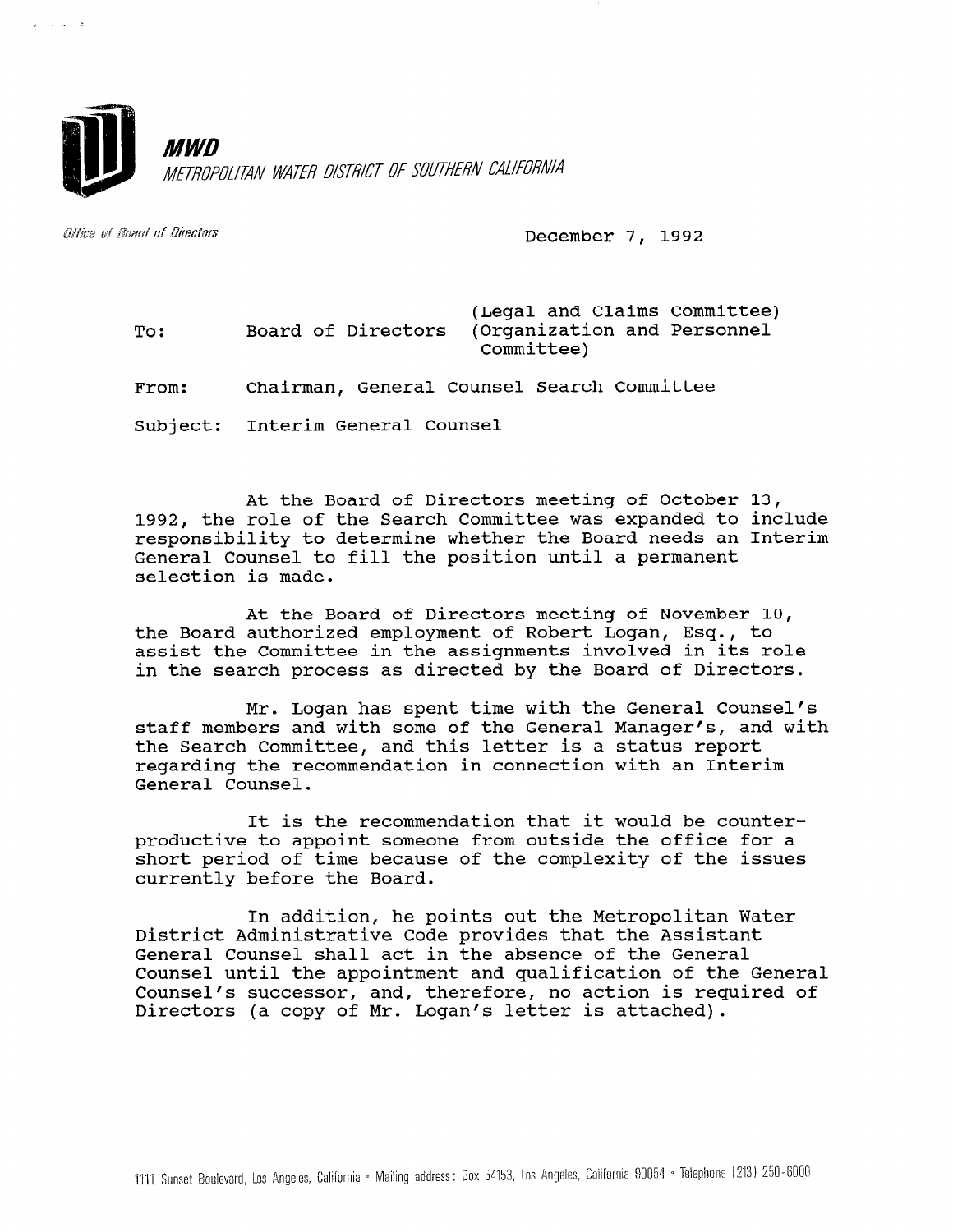Board of Directors -2- December 7, 1992

 $\mathcal{A}_1$  , and  $\mathcal{A}_2$  , and

The Committee agrees with the recommendation of Mr. Logan and, unless otherwise directed by the Board of Directors, we will proceed with the recruitment process in order to have a recommendation to the Board as soon as possible after January 1, 1993.

 $\bigcup$  James M. Rez

Attachment